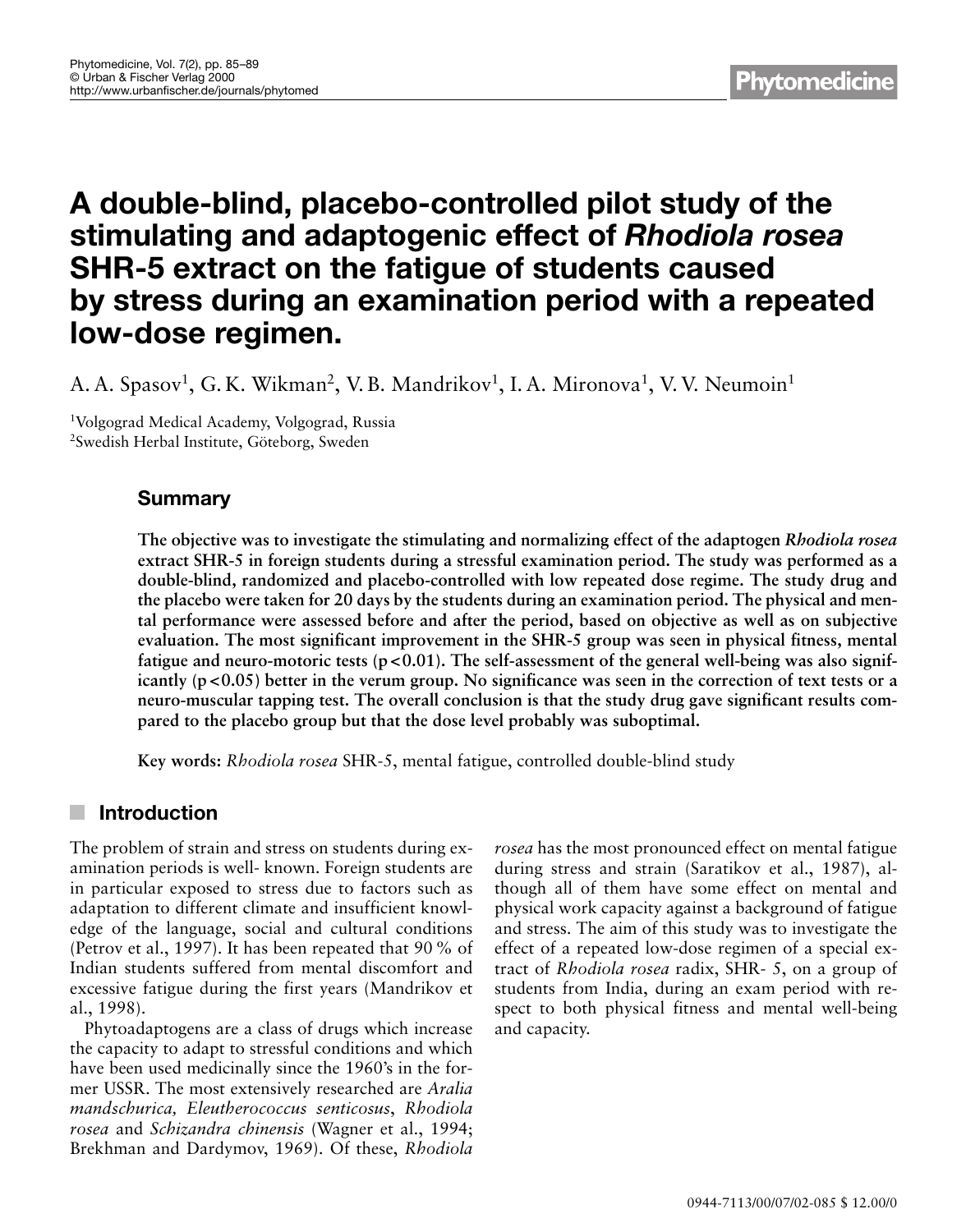#### **Materials and Methods**  $\mathbb{R}^n$

# **Study drug**

The test medication (verum and placebo) was manufactured by Teknofarm, Moscow. The extract was manufactured by Swedish Herbal Institute, Sweden, according to GMP. The test medication was in the form of white and sugar-coated tablets, with the following composition: Placebo, Lactose 50 mg, Calcium phosphate, Solanum amylum, Avicel and Magnesium stearate; Verum, Extr. sicc. *Rhodiola rosea* radix SHR-5 50 mg, Calcium phosphate, Solanum amylum, Avicel and Magnesium stearate; Each jar of tablets contained 40 tablets to be taken twice for 20 days; Coating, for verum and placebo, saccharose, calcium carbohydrate, magnesium silicate, polyvinylpyrrolidone, titanium dioxide. Verum and placebo tablets were produced with identical organoleptic appearance and were indistinguishable from one other.

#### **Study Design**

The study was performed in compliance with the revised declaration of Helsinki. The protocols of the study were reviewed and approved by the Ministry of Health, Volgorad. The study was designed as a randomised, double-blind, two parallel groups study using a verum group and a placebo group to investigate the efficacy and tolerability of *Rhodiola rosea* extract SHR-5 on non-specific fatigue and stress. The main objective was to study the anti-stress and stimulatory effects of SHR-5 in healthy foreign students during a stressful exam period and with a repeated low-dose regimen. The study drug was to be taken in two tablets a day for 20 consecutive days.

#### **Patient Population** ×

### $\bullet$  Patient inclusion criteria:

Male students from India, 17–19 years old, during their first year at Volgograd Medical Academy during an examination period.

### $\bullet$  Patient exclusion criteria:

Students suffering from chronic illnesses such as cardiovascular diseases, diabetes, etc.; students addicted to alcohol, medicines or tobacco (more than 20 cigarettes per day). Students with diagnosed nervous problems were also excluded.

### • Selection of patients:

The students were recruited according to inclusion and exclusion criteria after having received written and verbal information about the study. The study was carried out at the Volgograd Medical Academy at the Research Institute of Pharmacology during December 1998. The responsible investigator was Dr. I. A. Mironova.

### • Sample size:

Based on results from earlier studies with *Rhodiola rosea* and other adaptogens (Aksenova et al., 1966; Komar et al., 1981; Lapaev, 1982; Tuzov, 1968) it was extrapolated, assuming a 30 % difference between the treatment group and placebo that a sample size of 2 x 20 subjects would be sufficient to yield a significance level of 0.05.

# • Randomization procedure:

The students were randomized to one of two treatment groups using simple randomization. Each jar, containing 40 tablets, was given a sequential number (1, 2, 3, etc.) with the code concealed from the investigator and student. The sequential numbers were matched with the order of arrival of the students.

### $\bullet$  **Statistical methods:**

All statistical analysis was performed using the Students-test, two sided, with the assumption of normal distribution. All tests were performed on two occasions: the first on the day before test medication was administered and the second after 20 days of administration of medication.

### $\bullet$  Efficacy parameters:

Physical fitness was measured using two parameters: physical work capacity as given by the veloergonomic test PWC-170 as measured in the units kg/min. The test is a two step dosed physical loads: first step of 125W and second step at 150W, lasting for 9 minutes. The test is based on work capacity at a heart-rate of 170. Details of PWC-170: PWC-170

$$
= N1 + \frac{(N2 - N1) \times (170 - f1)}{f2 - f1}
$$
, where

N1 and N2: are the values for two sequential loads in kg/min.

f1 and f2: are heart beats per minute at the end of each load.

where N1 and N2 are the values of two sequential loads in kg/min and f1 and f2 are the respective heart rate values at the end of each step  $(1W = 6.11kpm/min)$ 

The second parameter was an increase in pulse rate immediately following the ergometric test, as compared with the pulse rate just before

### $\bullet$  Psycho-motoric function:

*1. Maze test:* This was assessed using a spiral maze test where subjects moved a "pen" from the center of a spiral without touching small obstacles. The accuracy of movement was calculated from the number of touches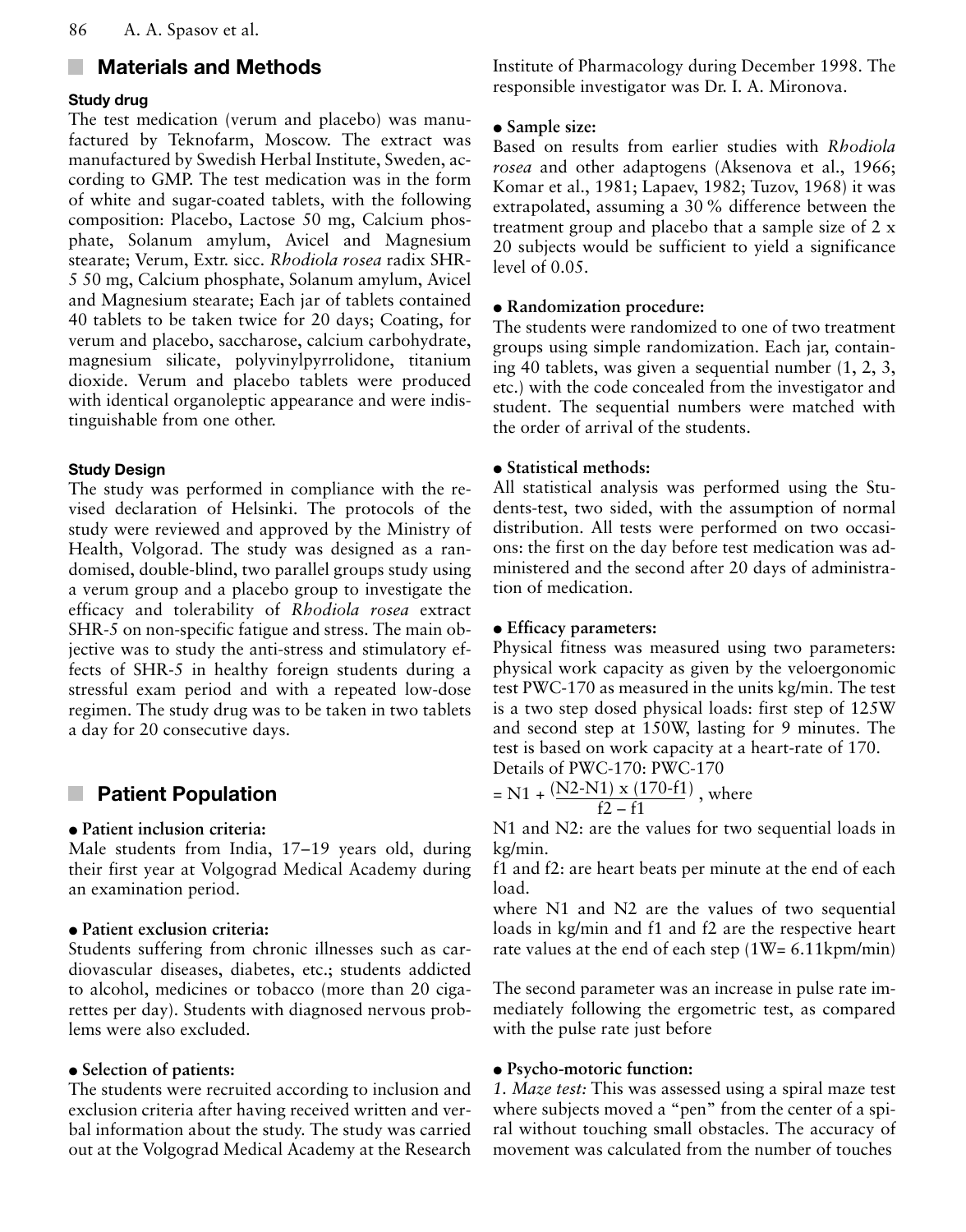and the time taken to complete the task in seconds. The test is a variant of Gibson's Spiral test (Gibson, H.B., Spiral Maze, London University Press, 1961).

*2. Tapping test:* The functional status of the neuromuscular system was assessed using a tapping test. The students were asked to press a button as often as possible during 30 seconds. The total number of toppings was recorded.

#### $\bullet$  Mental work capacity:

Correction of text test: speed of performance and concentration ability were assessed by correction of a text where the student was asked to cross-over letters/symbols and given combinations, according to rules; as quickly as possible during 2 x 5 minutes.

#### $\bullet$  Example of rule:

"Cross over all A:s and I:s, but only when not followed by an E". The number of crossed letters/combinations was recorded together with the number of incorrectly crossings (mistakes). The test is a standard Russian psychometric test called Ivanov-Smolensky symbol tables.

#### $\bullet$  Tests based on self-evaluation:

Self-evaluation of fatigue: the students were asked to answer a specially Russian designed psychometric test, according to a special questionnaire. Scores were assigned in points to this test. The students were asked to, according to a special scoring system, evaluate signs of

fatigue in terms of experienced deviation from their "normal" state. Examples of signs: various forms of fatigue, sleeping pattern and need for sleep, mental discomfort, instability of mood at different times etc.

#### $\bullet$  General well-being test:

(SAM test) The students were asked to self-evaluate the following according to a 5-point scale: general state, degree of activity, mood, and motivation to work. These parameters were each evaluated and the mean value of these for each student was used as a measure.

#### • Safety parameters:

Any adverse effect was noted by the investigator.

#### **Results** a.

#### **Anthropocentric data**

All subjects were male between 17–19 of age, in both groups. Outcome measures: compliance: All students completed the test according to the protocol and no adverse effects were observed. Significant improvements could be seen as measured by the physical fitness tests, psychomotoric test, and mental fatigue test, and in general well-being (see Table 1).

A display of some of the baselines and after treatment values is given in table 2 to give the reader an idea of the actual mean-values etc. for some of the objective parameters.

**Table 1.** Results given as a ratio of performance after treatment/before treatment. Mean-values and standard deviations.

| Physical fitness                                                                                                                               | Placebo                             | Verum                              | Improvement of verum<br>versus placebo |
|------------------------------------------------------------------------------------------------------------------------------------------------|-------------------------------------|------------------------------------|----------------------------------------|
| 1. PWC-170                                                                                                                                     | $1.12 \pm 0.09$                     | $1.20 \pm 0.07$                    | $p \sim 0.1$                           |
| 2. Increase of pulse-rate<br>PWC- exercise                                                                                                     | $0.91 \pm 0.09$                     | $0.72 \pm 0.10$                    | p < 0.05                               |
| 3. Neuro-motoric fitness:<br>a. Accuracy of movement<br>versus speed in maze test<br>b. Tapping test: number of<br>tappings during 30 seconds. | $1.01 \pm 0.015$<br>$1.10 \pm 0.03$ | $0.49 \pm 0.13$<br>$1.04 \pm 0.04$ | p < 0.01<br>n.s.                       |
| Mental capacity:<br>Correction test:<br>a. Speed of performance<br>b. Accuracy of performance<br>(number of mistakes)                          | $1.31 \pm 0.12$<br>$0.77 \pm 0.14$  | $1.36 \pm 0.31$<br>$0.67 \pm 0.27$ | n.s.<br>n.s.                           |
| General well-being:<br>emotional state, motivation<br>to work scored according to<br>SAM-questionnaire                                         | $0.98 \pm 0.08$                     | $0.90 \pm 0.11$                    | p < 0.05                               |
| Mental fatigue:<br>Self-assessment (scores)                                                                                                    | $1.21 \pm 0.18$                     | $0.70 \pm 0.09$                    | p < 0.01                               |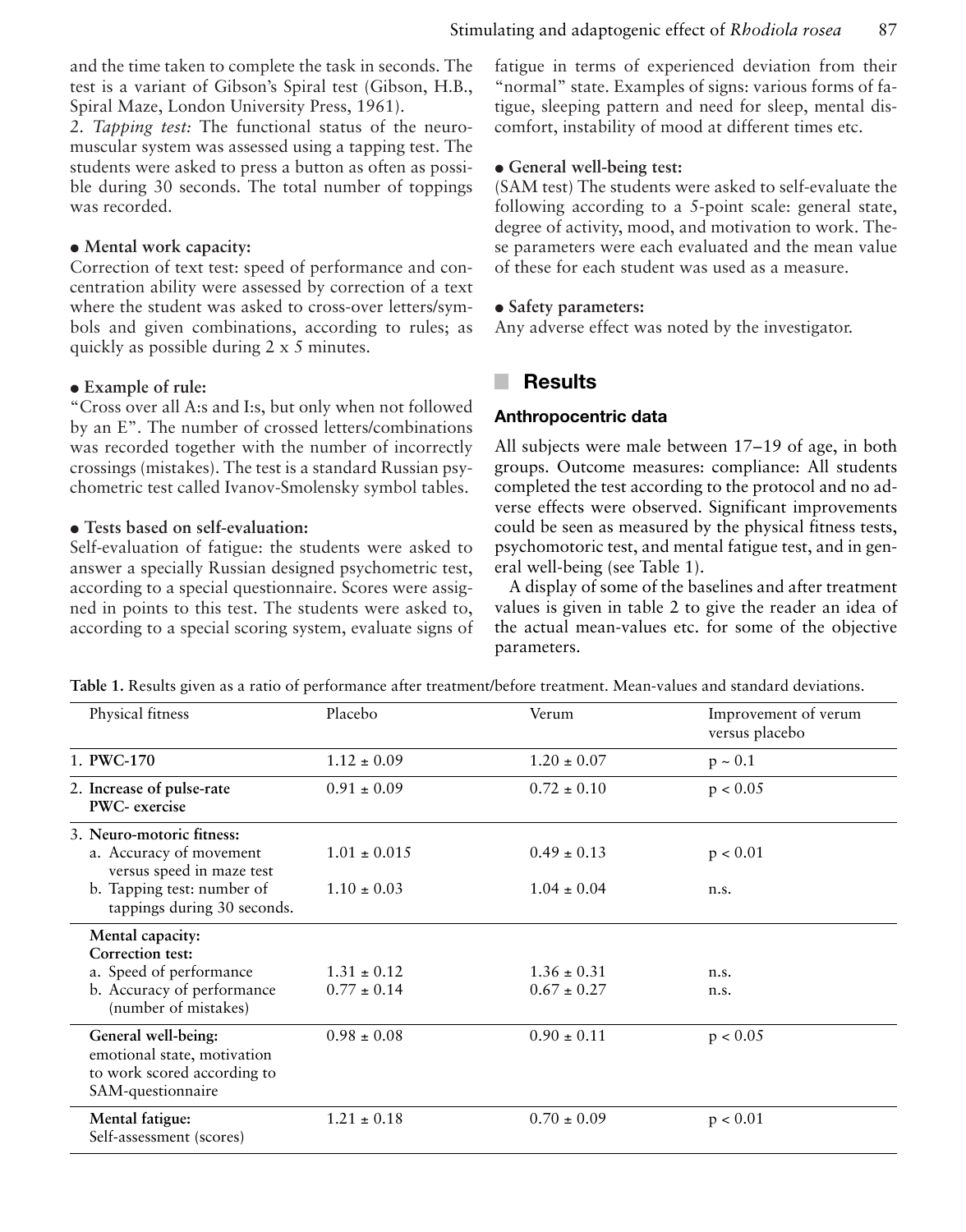#### **Discussion** a s

An extensive amount of pharmacological and clinical research has been carried out on preparations based on *Rhodiola rosea* for more than 30 years, demonstrating its effectiveness as an adaptogen. A good summary of material up to 1987 is found in Krasik's and Saratikov's book "*Rhodiola* as a valuable medicinal plant" (Tomsk University Press, 1987).

The present pilot study produced results which were considered consistent with the general use of *Rhodiola rosea* preparations during periods of mental fatigue and stress. The most pronounced results were seen in the improvement in psychomotoric function  $(p < 0.01)$ and mental fatigue ( $p < 0.01$ ). The general well-being test also produced clearly significant results which should be expected for an adaptogen. The parameters assessing physical fitness were as follows: Physical work capacity and increase in heart beat after exercise gave significant improvement for the SHR-5 group compared to placebo ( $p < 0.05$ ). The neuro-motoric maze-test measuring accuracy versus speed showed a very significant result in the treatment group with a 50 % improvement as compared to placebo.

The effects of *Rhodiola rosea* preparations have been documented in an extensive body of research and medical experience, as enhancing mental performance in stressful situations. (Marina et al., 1994; Saratikov, 1987). Thus, somewhat unexpectedly, the correction test did not show any significant improvement for either the number of correct errors or number of mistakes for the verum group. This is in contrast to earlier studies both with Rhodiola (Marina et al., 1994) and with other adaptogens (see Table 2) (Gubchenko et al., 1986). Comparing before and after treatment values gave a slight difference of the improvement between the verum group and the placebo group appears with respect to both number of corrected symbols and mistakes made. In percentage, the increase in number of corrected symbols are 38 % and 30 % whereas the reduction of mistakes are 32 % and 26 % in the verum group and placebo group respectively.

However in earlier studies the number of errors and the number of mistakes have often been correlated yielding a coefficient of success (A) according to the formula:  $A = (C - H) : (M + B)$ , where C is the number of over-crossed symbols, H the number of mistakes, M the total number of symbols and B number of not recognised (missed) symbols. With this in mind it cannot be excluded that a similar method would have given a somewhat different result for the verum group as compared with the placebo group. But as the number of unrecognised (missed) symbols were not recorded in the present study, the mentioned coefficient cannot be calculated.

The tapping test did not reveal any difference between the groups with regard to the maximum frequency of tappings per 30 seconds. A significant difference between the groups would have implied a clear neuromuscular state of fatigue, which probably not is to be expected in a psychological stress situation among young persons.

Moreover, it should be emphasized that the present study differs in one important respect from earlier ones as regards to the dose. The majority of single-dose studies are based on over 3 times the dose used in this study. Furthermore the use in official medicine for the corresponding course of treatment (20 days) is given by Medical Drugs (Mashkovskij, l996) as at least twice the dose and up to 6 times the dose of that used in the present study. Furthermore, in psychiatric practice, the dose is approximately 15 times as high during 1–2 months of treatment, mainly in asthenic syndromes. Taking these differences into account, the results could in fact be seen as encouraging in view of the low dose investigated. Future studies of this kind should aim at

| Parameters                                                | Placebo       |               | Rhodiola rosea extract, SHR-5 |               |
|-----------------------------------------------------------|---------------|---------------|-------------------------------|---------------|
|                                                           | before        | after         | before                        | after         |
| PWC-170 (kgm/min)                                         | $810 \pm 43$  | $920 \pm 52$  | $810 \pm 42$                  | $980 \pm 40$  |
| The accuracy of mus-<br>cular movements                   | $14 \pm 4.7$  | $12 \pm 3.2$  | $12 \pm 3.5$                  | $6 \pm 2.4$   |
| The number of corrected<br>symbols                        | $230 \pm 21$  | $300 \pm 13$  | $220 \pm 15$                  | $310 \pm 17$  |
| The number of mistakes<br>in the correction table $(\% )$ | $27 + 5.5$    | $20 + 6.1$    | $23 + 4.5$                    | $1.5 \pm 5.4$ |
| Tapping test (the number<br>of tappings per 30 seconds)   | $180 \pm 5.5$ | $190 \pm 5.0$ | $180 \pm 6.0$                 | $190 \pm 3.0$ |

**Table 2.** Descriptive statistics: Baseline and after-treatment values of some objective parameters (with two figures accuracy). Mean-values and standard deviations.